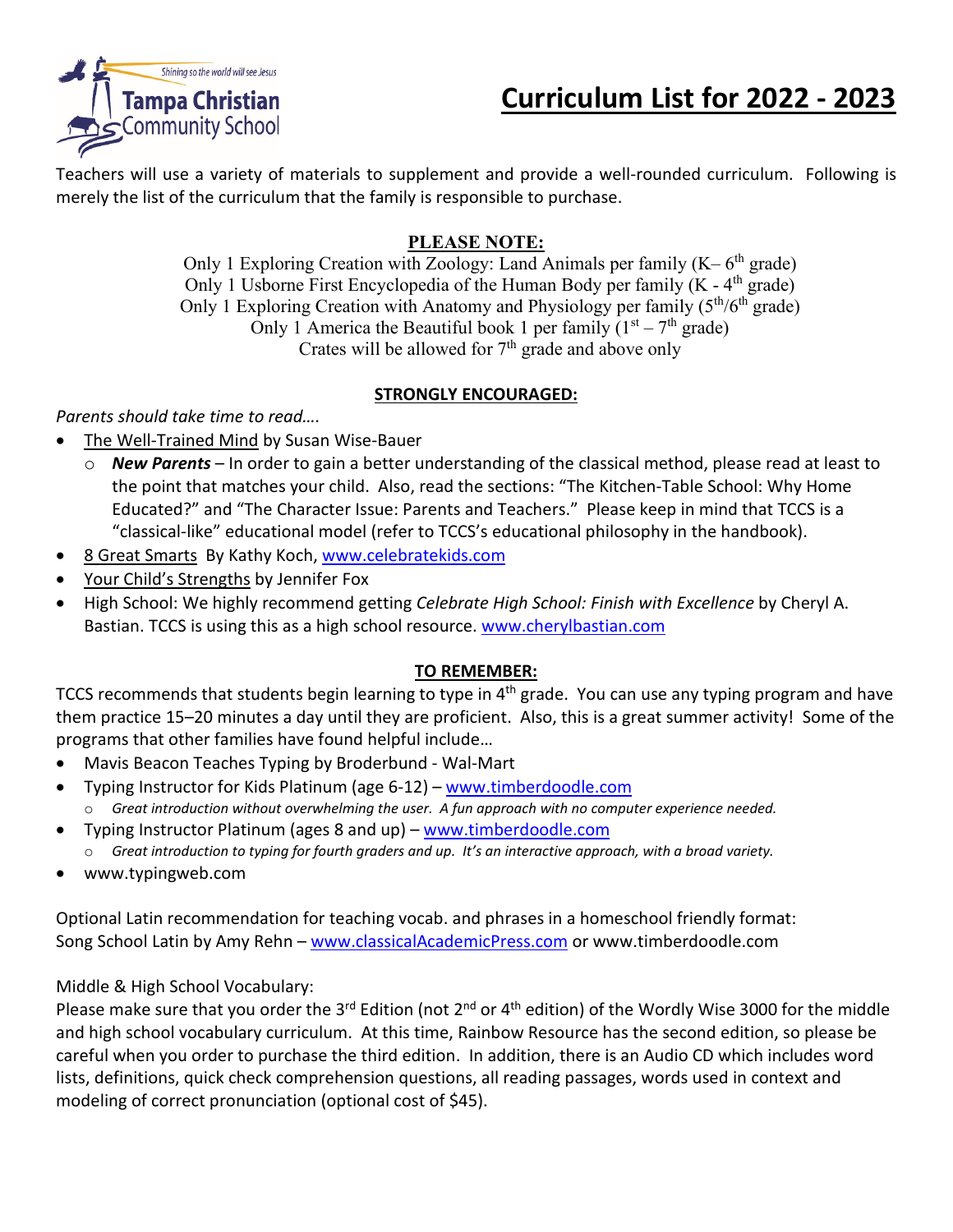#### **Optional for Summer:**

BJU Vacation Station by grade level

#### **Ordering Curriculum**

The websites/phone numbers listed below are the suggested places to purchase curriculum. ISBN numbers (ISBN#) or Item numbers for Rainbow Resource (Item #) are listed next to the book titles.

[www.christianbook.com](http://www.christianbook.com/) / 1-800-CHRISTIAN The Beginner's Bible, Apologia Bible, Shurley English Level 2 & 3, Abeka Spanish, Wordly Wise 3000 (3rd edition), 4<sup>th</sup> & 5<sup>th</sup> Handwriting, Notgrass, Mystery of History

[www.riggsinst.org](http://www.riggsinst.org/) / 1-800-200-4840 PK & Kind. Boxed set of 71 phonogram cards (\$22.50)

[www.classicalacademicpress.com](http://www.classicalacademicpress.com/) / 1-866-730-0711  $4<sup>th</sup> - 6<sup>th</sup>$  grade Bible curriculum – Old Testament & New Testament

[www.rainbowresource.com](http://www.rainbowresource.com/) / 1-888-841-3456 (free shipping over \$150) Ordinary Parent's Guide (for the Ordinary Parent's Guide - click on: phonics, programs), BJU Math, Apologia Science and Bible, K-3<sup>rd</sup> Science Supplements (when applicable), 4<sup>th</sup> & 5<sup>th</sup> Handwriting, Editor in Chief

[www.zaner-bloser.com](http://www.zaner-bloser.com/) / 1-800-421-3018 Zaner-Bloser Handwriting Books (click on: handwriting, visit teacher's store, grade level, student edition)

[www.bjupress.com](http://www.bjupress.com/) Math

[www.growingwithgrammar.com](http://www.growingwithgrammar.com/) Growing with Grammar (Click on 'Purchase' and you will be re-directed to JacKris publishing website to purchase)

[www.amazon.com](http://www.amazon.com/) has several of the resources, including the  $4<sup>th</sup> - 6<sup>th</sup>$  Bible curriculum

www.notgrass.com is the publisher for the Notgrass history resources EXCEPT America the Beautiful. America the Beautiful (2011) is out of print. After the book sale at TCCS, we recommend Used on Amazon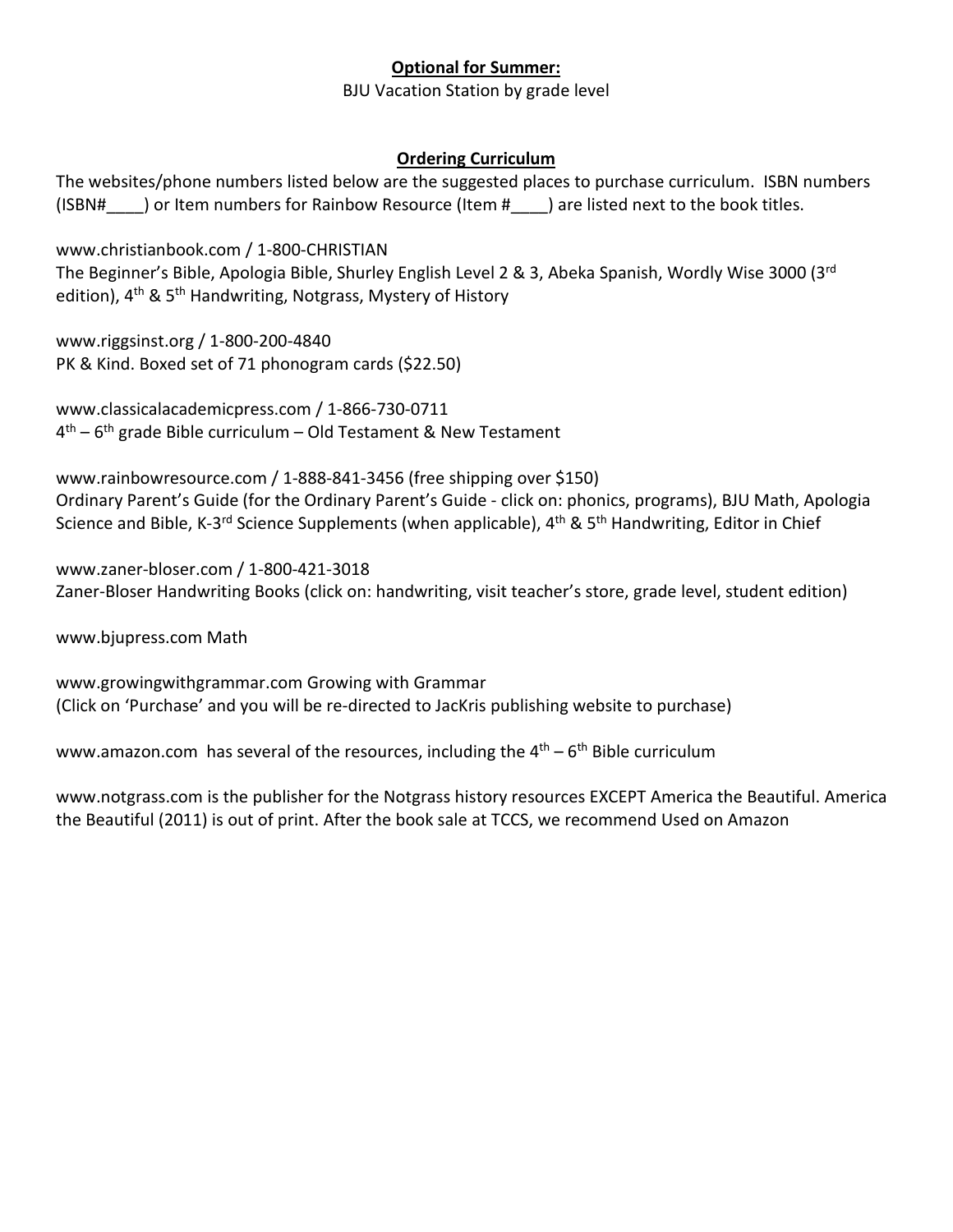# **2022 – 2023 Supply List by Math & Grade Level**

### **Grade Level Supplies**

Supply boxes will be provided for elementary and middle school and will include any school supplies they will need at school. You will need to purchase any school supplies you will need for homeschool days (such as crayons, markers, scissors, glue, etc.) to be kept at home, as the supply boxes will be kept at school.

#### **Kindergarten:** rest time towel / roll pad with pillow

**1st Grade:** 1 composition notebook & 1 inch three ring binder

**2nd grade:** 1 wide ruled composition notebook & 2 wide-ruled spiral notebook

**3rd grade:** composition notebook, 1 subject wide-ruled spiral notebook, wide-ruled loose-leaf notebook paper **4th grade:** 1 subject ruled spiral notebook & wide-ruled loose-leaf notebook paper, graph paper, ½ inch binder with clear pocket cover

**4th grade and above:** A dictionary and thesaurus (or digital version) will be need on homeschool days.

**5th grade:** 1 subject wide-ruled spiral notebook & wide-ruled loose-leaf notebook paper, graph paper, 1 plastic two pocket folder, ½ inch binder with clear pocket cover

**Middle School:** 1' to 1 ½' binder with dividers, wide-ruled loose-leaf notebook paper & a composition book **High School:** 1' to 1 ½' binder with dividers and wide-ruled loose-leaf notebook paper

### **Math Supplies**

#### **Required Math Manipulatives by Grade Level:**

Purchase the BJU Math Manipulative packet for appropriate grade level **OR** purchase the required manipulatives listed below by grade level.

|                                   | К | 1    | $\overline{2}$ | 3 | 4 | 5 | 6 |
|-----------------------------------|---|------|----------------|---|---|---|---|
| Counters (teddy bear counters, or |   |      |                |   |   |   |   |
| other) (Item #018735)             |   |      |                |   |   |   |   |
| Unifix cubes (or linking cubes)   |   |      |                |   |   |   |   |
| Pattern blocks (Item #018743)     |   |      |                |   |   |   |   |
| Clock (Item #026122)              |   |      |                |   |   |   |   |
| Money (pretend or real)           |   |      |                |   |   |   |   |
| Ruler                             |   |      |                |   |   |   |   |
| Base 10 blocks                    |   |      |                |   |   |   |   |
| Thermometer                       |   |      |                |   |   |   |   |
| Fraction bars                     |   |      |                |   |   |   |   |
| <b>Fraction circles</b>           |   | 'opt | (opt)          |   |   |   |   |

#### **Additional Math Supplies Needed in Middle School and High School by Math Curriculum:**

Math 6, Fundamentals of Math, Pre-Algebra, Algebra 1, Geometry, Algebra 2

- 2 graph paper notebooks (also called 4x4 quad rule notebooks) (Item #63786 or available from Amazon)
- Spiral bound index cards (for Pre-Algebra, Algebra 1 and 2, and Geometry only)
- Metal (not plastic) compass (Math 6, FUN Math and Geometry only)
- See-through plastic protractor
- Scientific Calculator (Graphing Calculator is acceptable)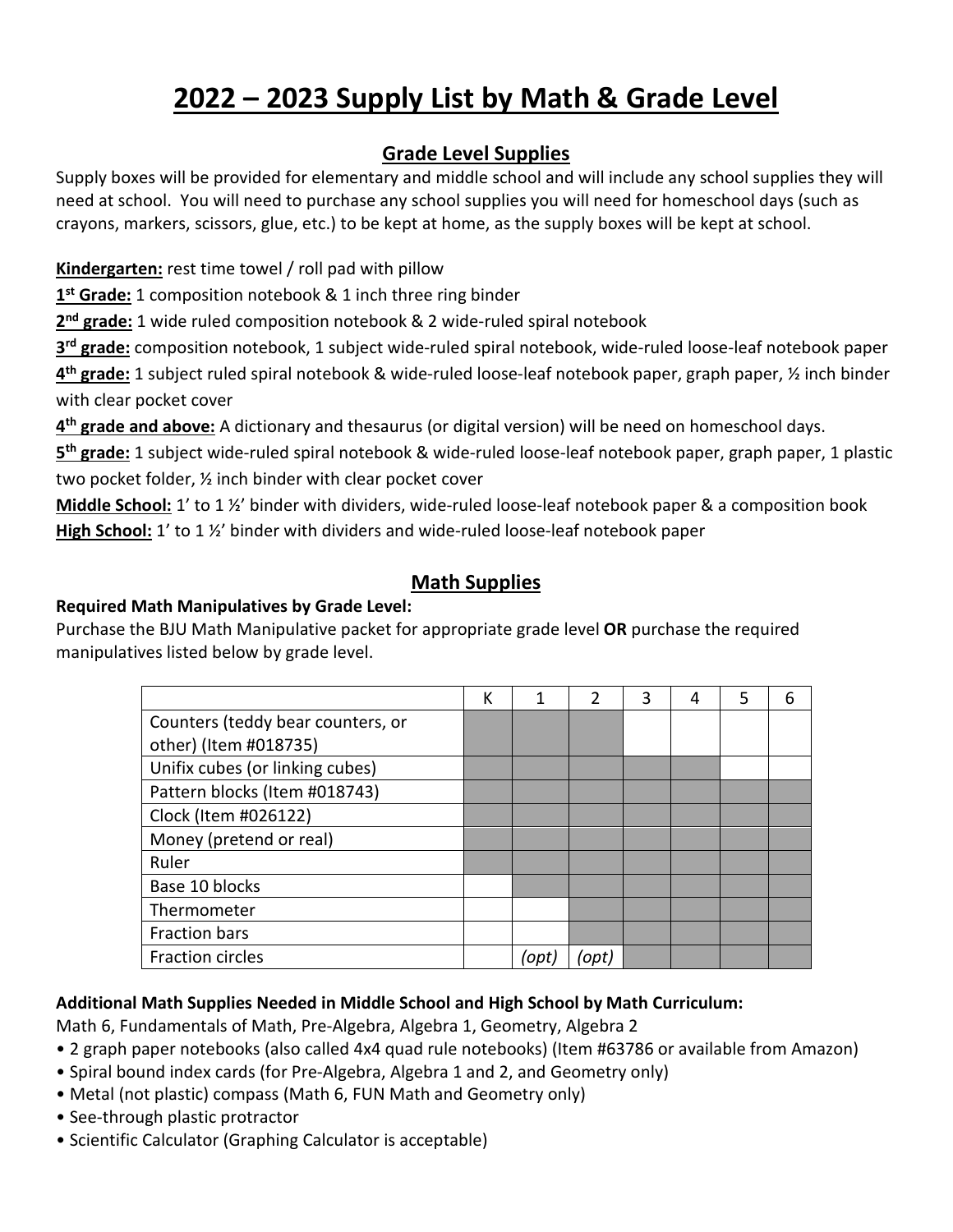# **Kindergarten**

| <b>Subject</b> | <b>Required Curriculum</b>                                                                                                |
|----------------|---------------------------------------------------------------------------------------------------------------------------|
| <b>Bible</b>   | The Beginner's Bible: Timeless Children's Stories (Zonderkids) (#031079628) old version is fine if<br>you already have it |
| Language       | The Ordinary Parent's Guide to Teaching Reading book (Item #008253)                                                       |
| Arts           | Primary Phonics Workbooks 1 and 2 (Item #012440 & 012441)                                                                 |
|                | RIGGS Boxed set of 71 phonogram cards                                                                                     |
|                | Zaner-Bloser Handwriting Student Workbook K (ISBN# 978453117941)<br>$\bullet$                                             |
|                | Paper Tablet 3/4" or 1" if your child needs a bigger size                                                                 |
|                | Reader Usage Fee (\$15)                                                                                                   |
| Math           | BJU Math K5 (4 <sup>th</sup> Edition) Teacher's Edition (Item #286674)<br>$\bullet$                                       |
|                | BJU Math K5 (4 <sup>th</sup> Edition) Student Worktext (Item #286641)                                                     |
|                | BJU Math K Manipulative packet (Item # 286690) OR make sure you have required manipulatives<br>$\bullet$                  |
|                | for K as shown on the Required Math Manipulatives table on the supply list                                                |
| Social         | World Map and/or Globe<br>$\bullet$                                                                                       |
| Studies/       | Exploring Creation: Land Animals (ISBN# 9781932012859) 1 per family                                                       |
| Science        | My Body - Teacher Created Resource (ISBN# 9781553742119)                                                                  |
|                | Usborne First Encyclopedia of the Human Body (ISBN# 9780794530600) 1 per family                                           |
|                | Social Studies supply fee (\$25)                                                                                          |
|                | Science supply fee (\$25)                                                                                                 |
| Total          | \$65 due to TCCS by May 19th                                                                                              |
| Fees           |                                                                                                                           |

# **First Grade**

| <b>Subject</b>    | <b>Required Curriculum</b>                                                                   |
|-------------------|----------------------------------------------------------------------------------------------|
| <b>Bible</b>      | Bible (your choice)                                                                          |
| Language          | The Ordinary Parent's Guide to Teaching Reading book (Item #008253)                          |
| Arts              | Primary Phonics Workbooks 4 & 5 (Item #012443 & 012444)                                      |
|                   | RIGGS Boxed set of 71 phonogram cards                                                        |
|                   | Words Matter: Grammar & Writing Curriculum (\$25 to TCCS by May 20 <sup>th</sup> )           |
|                   | Zaner-Bloser Handwriting Student Workbook Gr. 1(ISBN# 978453117958)                          |
|                   | Optional: Paper Tablet 5/8" / 3/4" if your child needs a bigger size to use at home          |
|                   | Reader Usage Fee (\$15)                                                                      |
| Math              | BJU Math 1 (4 <sup>th</sup> Edition) Teacher's Edition (Item #294744)                        |
|                   | BJU Math 1 (4 <sup>th</sup> Edition) Student Worktext (Item #292417)                         |
|                   | BJU Math 1 Manipulative packet (Item #286690) OR make sure you have required                 |
|                   | manipulatives for $1st$ as shown on the Required Math Manipulatives table on the supply list |
|                   | BJU Math tests fee (\$15)                                                                    |
| Social Studies    | Notgrass' America the Beautiful (ISBN# 9781609990381) - 1 per family                         |
|                   | Optional: Notgrass' We the People (ISBN # 9781609990084) - 1 per family                      |
|                   | Social Studies Supply fee per student (\$25)                                                 |
|                   |                                                                                              |
| Science           | Exploring Creation with Land Animals (ISBN# 9781932012859) 1 per family                      |
|                   | My Body - Teacher Created Resource (ISBN# 9781553742119)                                     |
|                   | Usborne First Encyclopedia of the Human Body (ISBN# 9780794530600) 1 per family              |
|                   | Science supply fee per student (\$25)                                                        |
| <b>Total Fees</b> | \$80 due to TCCS by May 19th                                                                 |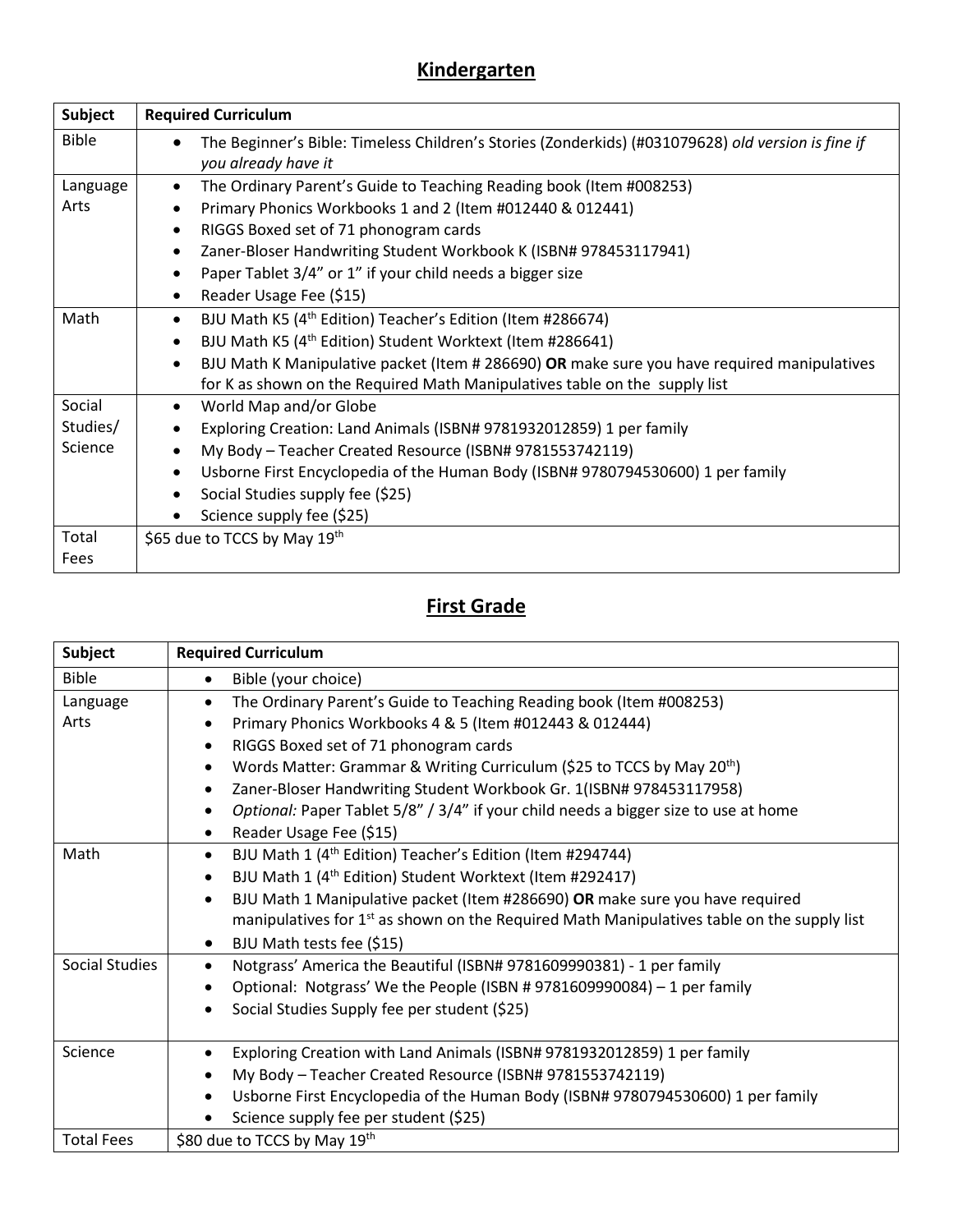### **Second Grade**

| <b>Subject</b>    | <b>Required Curriculum</b>                                                                 |
|-------------------|--------------------------------------------------------------------------------------------|
| <b>Bible</b>      | Bible (your choice)<br>٠                                                                   |
| Language Arts     | Shurley English Level 2 kit (ISBN# 1585610445)                                             |
|                   | Shurley English Level 2 - Practice Booklet (ISBN# 9781585610532)                           |
|                   | Spellwell - Book A (ISBN# 0-8388-2191-X)                                                   |
|                   | Spellwell - Book AA (ISBN# 0-8388-2192-8)<br>٠                                             |
|                   | Optional: Spellwell - Teacher's Edition for Books A and AA (ISBN# 0-8388-2187-1)<br>٠      |
|                   | Zaner-Bloser Handwriting Student Wb Gr 2C - Cursive (ISBN# 9781453117972)                  |
|                   | Optional: Zaner-Bloser Paper Tablet Gr 1 -vertical 1/2" to use at home                     |
|                   | Scholastic Children's Dictionary (ISBN #0-439-36563-5)                                     |
|                   | Reader Usage Fee (\$15)<br>$\bullet$                                                       |
| Math              | BJU Math 2 (3rd Edition) Teacher's Edition (ISBN#978-1-59166-773-5)<br>$\bullet$           |
|                   | BJU Math 2 (3rd Edition) Student Worktext (ISBN# 978-1-60682-234-0)                        |
|                   | BJU Math 2 Manipulative packet (Item #224402) OR make sure you have required<br>$\bullet$  |
|                   | manipulatives for 2nd as shown on the Required Math Manipulatives table on the supply list |
|                   | BJU Math tests fee (\$15)                                                                  |
| Social Studies    | Notgrass' America the Beautiful (ISBN# 9781609990381) - 1 per family                       |
|                   | Optional: Notgrass' We the People (ISBN # 9781609990084) - 1 per family<br>٠               |
|                   | Notgrass' Maps (ISBN# 9781609990138)<br>٠                                                  |
|                   | Social Studies Supply fee per student (\$25)<br>$\bullet$                                  |
| Science           | Exploring Creation: Land Animals (ISBN# 9781932012859) 1 per family                        |
|                   | My First Human Body Book (ISBN# 9780486468211)                                             |
|                   | Usborne First Encyclopedia of the Human Body (ISBN# 9780794530600) 1 per family            |
|                   | Science supply fee per student (\$25)                                                      |
| <b>Total Fees</b> | \$80 due to TCCS by May 19th                                                               |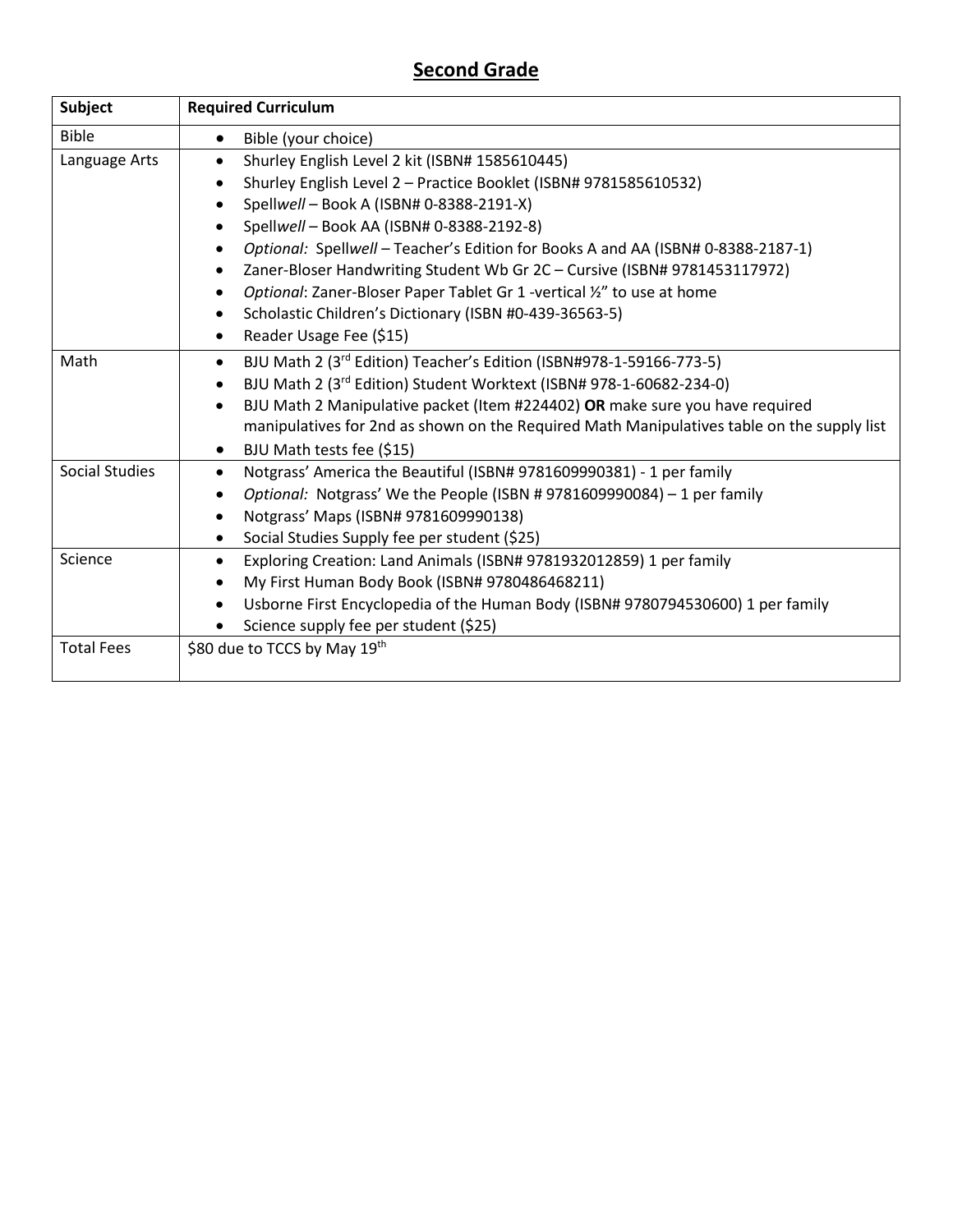## **Third Grade**

| <b>Subject</b>    | Required Curriculum - (Rainbow Resource item #'s listed below)                                          |
|-------------------|---------------------------------------------------------------------------------------------------------|
| <b>Bible</b>      | Bible (your choice)<br>$\bullet$                                                                        |
| Language          | Shurely English Level 3 kit (ISBN# 9781585610402)<br>$\bullet$                                          |
| Arts              | Shurely English Level 3 - Practice Booklet (ISBN# 9781585610549)<br>$\bullet$                           |
|                   | Spellwell - Book B (#978-08388-2193-0)                                                                  |
|                   | Spellwell - Book BB (ISBN# 0-8388-2194-4)<br>$\bullet$                                                  |
|                   | Optional: Spellwell Teacher's Guide for Books B and BB (ISBN#0-8388-2188-X)<br>$\bullet$                |
|                   | Zaner-Bloser Handwriting Gr 3 Student Workbook (ISBN#9781453117989)                                     |
|                   | Scholastic Children's Dictionary (ISBN 0-439-36563-5)<br>٠                                              |
|                   | Literature Usage Fee (\$15)<br>$\bullet$                                                                |
| Math              | BJU Math 3 (3rd Edition) Teacher's Edition (Item #250720)<br>$\bullet$                                  |
|                   | BJU Math 3 (3rd Edition) Student Worktext (Item # 231696)<br>$\bullet$                                  |
|                   | BJU Math 3 Manipulative packet (Item #231688) OR make sure you have required manipulatives<br>$\bullet$ |
|                   | for 3rd as shown on the Required Math Manipulatives table on the supply list                            |
|                   | BJU Math tests fee (\$15)<br>٠                                                                          |
| Social            | Notgrass' America the Beautiful (ISBN# 9781609990381) - 1 per family<br>$\bullet$                       |
| <b>Studies</b>    | Optional: Notgrass' We the People (ISBN # 9781609990084) - 1 per family<br>$\bullet$                    |
|                   | Notgrass' Maps (ISBN# 9781609990138)<br>$\bullet$                                                       |
|                   | Notgrass' America the Beautiful Student Workbook (ISBN# 9781609990169)                                  |
|                   | Social Studies Supply fee per student (\$25)                                                            |
| Science           | Exploring Creation: Land Animals (ISBN# 9781932012859) 1 per family<br>$\bullet$                        |
|                   | My First Human Body Book (ISBN# 9780486468211)<br>$\bullet$                                             |
|                   | Usborne First Encyclopedia of the Human Body (ISBN# 9780794530600) 1 per family<br>$\bullet$            |
|                   | Science supply fee per student (\$25)                                                                   |
| <b>Total Fees</b> | \$80 due to TCCS by May 19th                                                                            |
|                   |                                                                                                         |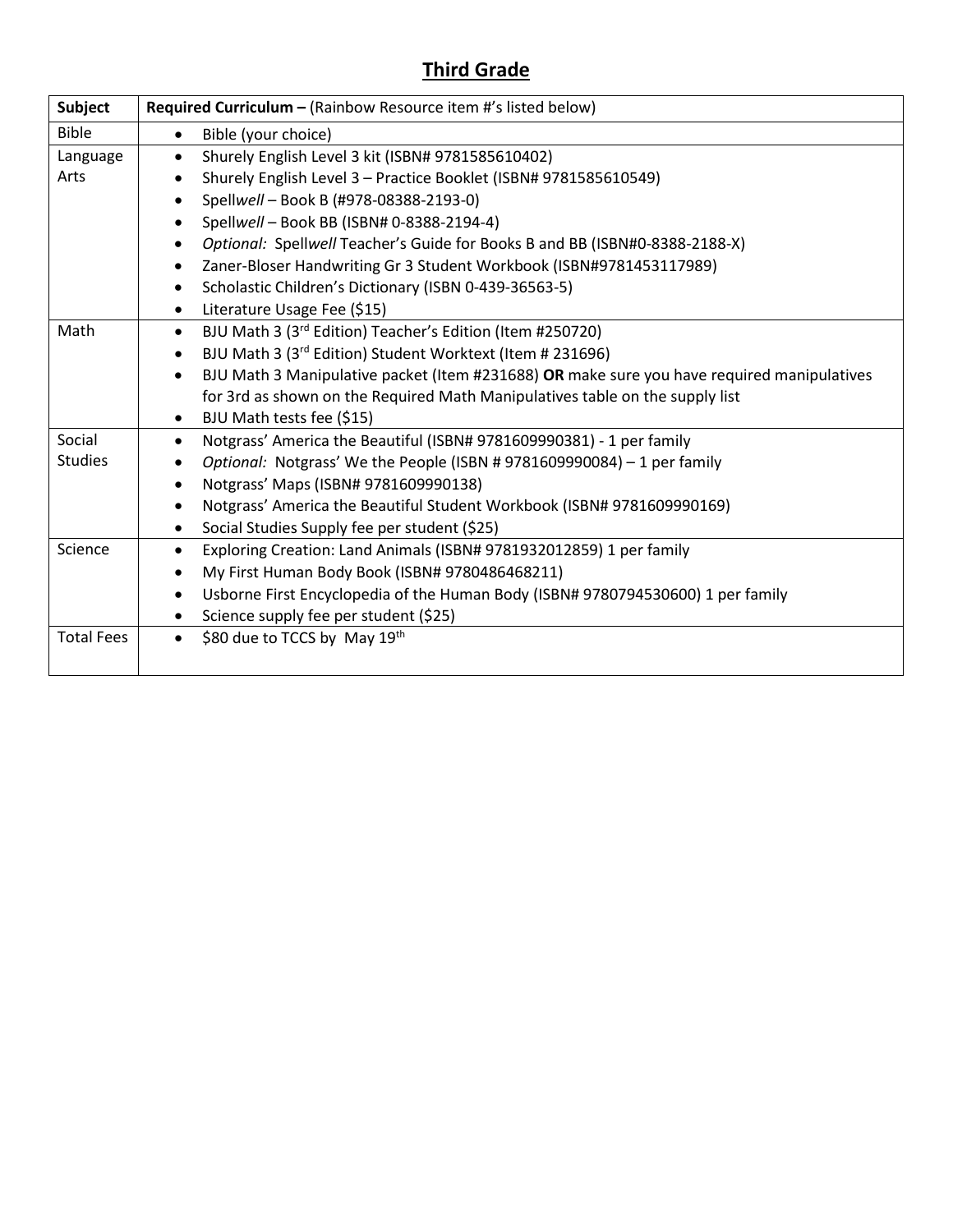## **Fourth Grade**

| <b>Subject</b> | Required Curriculum - (Rainbow Resource item #'s listed below)                                       |
|----------------|------------------------------------------------------------------------------------------------------|
| <b>Bible</b>   | Bible (your choice)<br>$\bullet$                                                                     |
|                | God's Great Covenant - Old Testament - book 1 (#160051037X)<br>$\bullet$                             |
|                | God's Great Covenant - Old Testament 1 Teacher's Materials (#1600510388)<br>٠                        |
| Language       | Growing with Grammar Level 4 SET, including test packet (purchase from<br>$\bullet$                  |
| Arts           | www.growingwithgrammar.com only to avoid wrong materials)                                            |
|                | Spellwell - Book C (ISBN# 0-8388-2195-2)<br>$\bullet$                                                |
|                | Spellwell - Book Cc (ISBN# 978-08388-2196-1)<br>$\bullet$                                            |
|                | Optional: Spellwell Teacher's Guide for Books C and CC (ISBN# 0-8388-2189-8)<br>$\bullet$            |
|                | A Reason for Handwriting Cursive D (Item #: 011083)<br>٠                                             |
|                | Optional: Typing Program - see suggestions listed in "to remember"<br>$\bullet$                      |
|                | Literature Usage Fee (\$15)<br>$\bullet$                                                             |
| Math           | BJU Math 4 (3rd Edition) Teacher's Edition (Item #260109)<br>$\bullet$                               |
|                | BJU Math 4 (3rd Edition) Student Worktext (Item # 260075)<br>$\bullet$                               |
|                | BJU Math 4 Manipulative packet (Item # 260083 OR 269506) OR make sure you have required<br>$\bullet$ |
|                | manipulatives for 4th as shown on the Required Math Manipulatives table on the supply list           |
|                | BJU Math tests fee (\$15)<br>٠                                                                       |
| Social         | Notgrass' America the Beautiful (ISBN# 9781609990381) - 1 per family<br>$\bullet$                    |
| <b>Studies</b> | Optional: Notgrass' We the People (ISBN #9781609990084) - 1 per family<br>$\bullet$                  |
|                | Notgrass' Maps (ISBN# 9781609990138)<br>$\bullet$                                                    |
|                | Notgrass' America the Beautiful Student Workbook (ISBN# 9781609990169)<br>$\bullet$                  |
|                | Social Studies Supply fee per student (\$25)<br>٠                                                    |
| Science        | Exploring Creation: Land Animals (ISBN# 9781932012859) 1 per family<br>$\bullet$                     |
|                | My First Human Body Book (ISBN# 9780486468211)<br>$\bullet$                                          |
|                | Usborne First Encyclopedia of the Human Body (ISBN# 9780794530600) 1 per family<br>٠                 |
|                | Science supply fee per student (\$25)                                                                |
| Total          | \$80 due to TCCS by May 19th                                                                         |
| Fees           |                                                                                                      |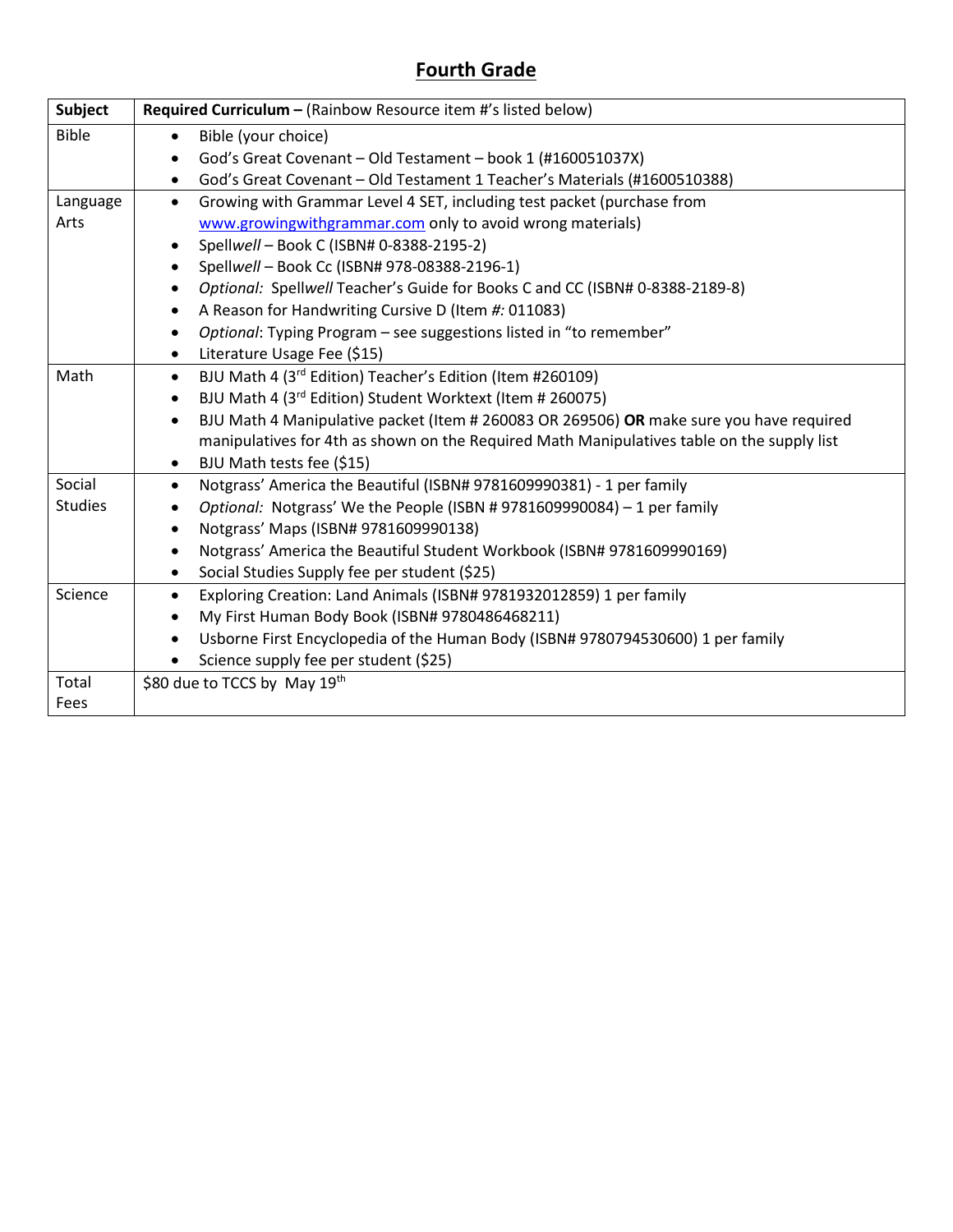## **Fifth Grade**

| <b>Subject</b> | Required Curriculum - (Rainbow Resource item #'s listed below unless otherwise noted)                        |
|----------------|--------------------------------------------------------------------------------------------------------------|
| <b>Bible</b>   | Bible (your choice)                                                                                          |
|                | God's Great Covenant - Old Testament - book 2 (#1600510493)                                                  |
|                | God's Great Covenant - Old Testament 2 Teacher's Material (#1600510507)<br>$\bullet$                         |
| Language       | Growing with Grammar Level 5 SET, including test packet (purchase from<br>$\bullet$                          |
| Arts           | www.growingwithgrammar.com only to avoid wrong materials)                                                    |
|                | Spellwell - Book D (ISBN# 978-08388-2197-8)                                                                  |
|                | Spellwell - Book Dd (ISBN# 978-08388-2198-5)                                                                 |
|                | Optional: Spellwell Teacher's Guide for Books D and DD (ISBN# 0-8388-2190-1)                                 |
|                | Literature Usage Fee (\$15)<br>$\bullet$                                                                     |
|                | Handwriting: Reason for Handwriting Cursive E (ISBN# 0936785438)<br>$\bullet$                                |
|                | Optional: Typing Program - see suggestions on "to remember"                                                  |
| Math           | BJU Math 5 (3 <sup>rd</sup> Edition) Teacher's Edition (Item #269522)<br>$\bullet$                           |
|                | BJU Math 5 (3rd Edition) Student Worktext (Item # 269589)                                                    |
|                | BJU Math 5 Manipulative packet (Item # 269506) OR make sure you have required manipulatives for<br>$\bullet$ |
|                | 5th as shown on the Required Math Manipulatives table on the supply list                                     |
|                | BJU Math tests fee (\$15)<br>$\bullet$                                                                       |
| Social         | Notgrass' America the Beautiful (ISBN# 9781609990381) - 1 per family<br>$\bullet$                            |
| <b>Studies</b> | Optional: Notgrass' We the People (ISBN # 9781609990084) - 1 per family                                      |
|                | Notgrass' Maps (ISBN# 9781609990138)                                                                         |
|                | Notgrass' America the Beautiful Student Workbook (ISBN# 9781609990169)                                       |
|                | Social Studies Supply fee per student (\$25)<br>$\bullet$                                                    |
| Science        | Exploring Creation: Land Animals (ISBN# 9781932012859) 1 per family                                          |
|                | Exploring Creation with Human Anatomy and Physiology (ISBN# 9781935495147) 1 per family                      |
|                | Science supply fee per student (\$25)                                                                        |
| Total          | \$80 due to TCCS by May 19th                                                                                 |
| Fees           |                                                                                                              |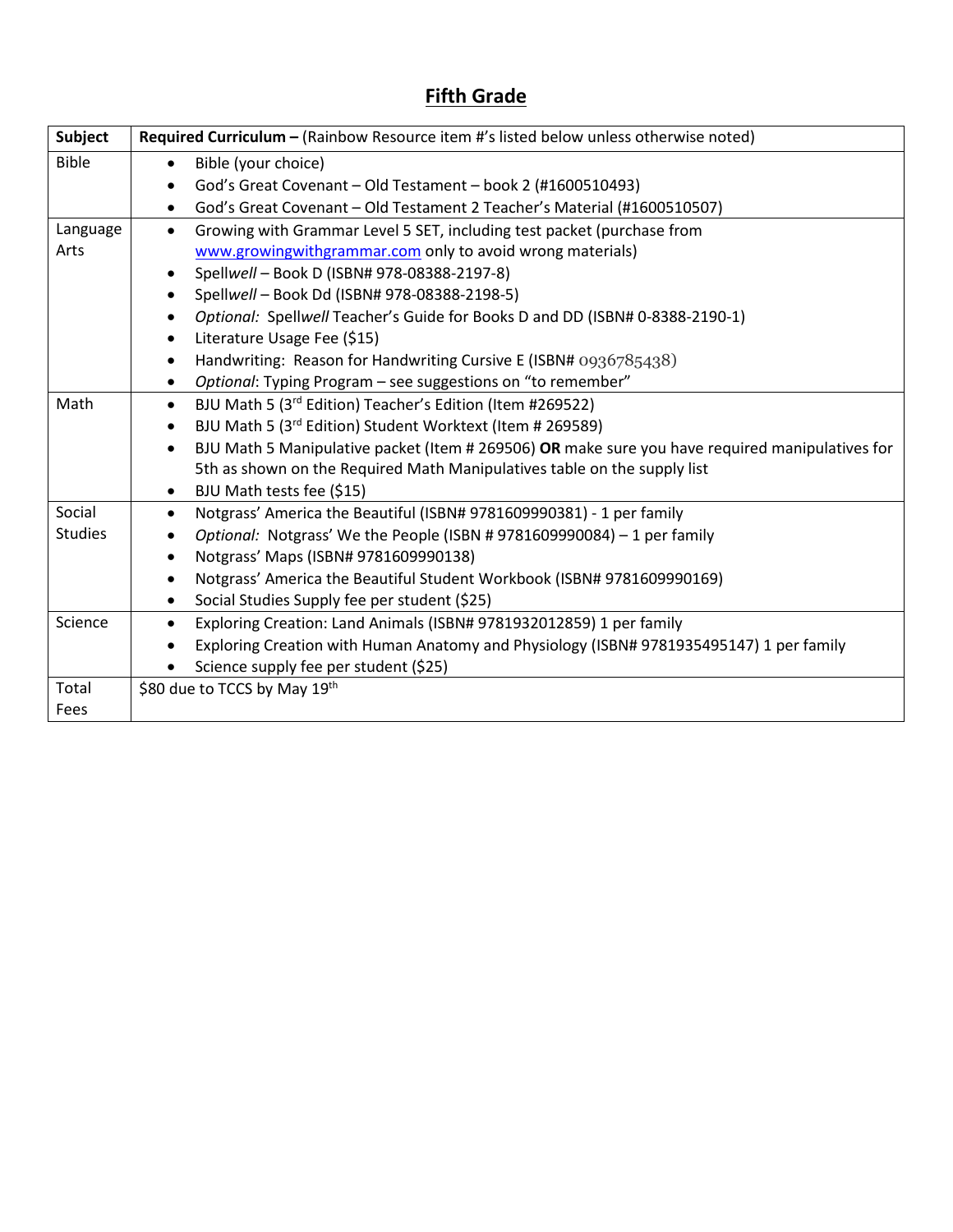# **Sixth Grade**

| Subject        | Required Curriculum - (Rainbow Resource item #'s listed below unless otherwise noted)                 |
|----------------|-------------------------------------------------------------------------------------------------------|
| <b>Bible</b>   | Bible (your choice)<br>$\bullet$                                                                      |
|                | God's Great Covenant - New Testament - book 1 (ISBN-13: 978-1600510731)<br>$\bullet$                  |
|                | God's Great Covenant - New Testament 1 Teacher's Material (#978-1600510748)<br>$\bullet$              |
| Language       | FixIt! Grammar by IEW - The Nose Tree - Student book (ISBN: 9781623411428)<br>$\bullet$               |
| Arts           | Optional: FixIt! teachers book to use when absent                                                     |
|                | Wordly Wise 3000 (3rd Edition) Book 6 (ISBN-13: 978-838876060)                                        |
|                | Wordly Wise 3000 (3rd Edition) Book 6 Answer Key (ISBN-13: 978-0838876329)<br>$\bullet$               |
|                | Literature Usage Fee (\$15)<br>$\bullet$                                                              |
| Math           | BJU Math 6 (3rd Edition) Teacher's Edition (Item #275313)<br>$\bullet$                                |
|                | BJU Math 6 (3rd Edition) Student Text (Item #275297)                                                  |
|                | BJU Math 6 Manipulative packet (Item # 269506) - Optional OR make sure you have required<br>$\bullet$ |
|                | manipulatives for 6th as shown on the Required Math Manipulatives table on the supply list            |
|                | BJU Math 6 tests fee (\$15)<br>$\bullet$                                                              |
| Social         | Notgrass' America the Beautiful (ISBN# 9781609990381) - 1 per family                                  |
| <b>Studies</b> | Optional: Notgrass' We the People (ISBN # 9781609990084) - 1 per family                               |
|                | Notgrass' Maps (ISBN# 9781609990138)                                                                  |
|                | Notgrass' America the Beautiful Student Workbook (ISBN# 9781609990169)<br>٠                           |
|                | Social Studies Supply fee per student (\$25)<br>$\bullet$                                             |
| Science        | Exploring Creation: Land Animals (ISBN# 9781932012859) 1 per family                                   |
|                | Exploring Creation with Human Anatomy and Physiology (ISBN# 9781935495147) 1 per family               |
|                | Science supply fee per student (\$25)                                                                 |
| Total          | \$80 due to TCCS by May 19th                                                                          |
| Fees           |                                                                                                       |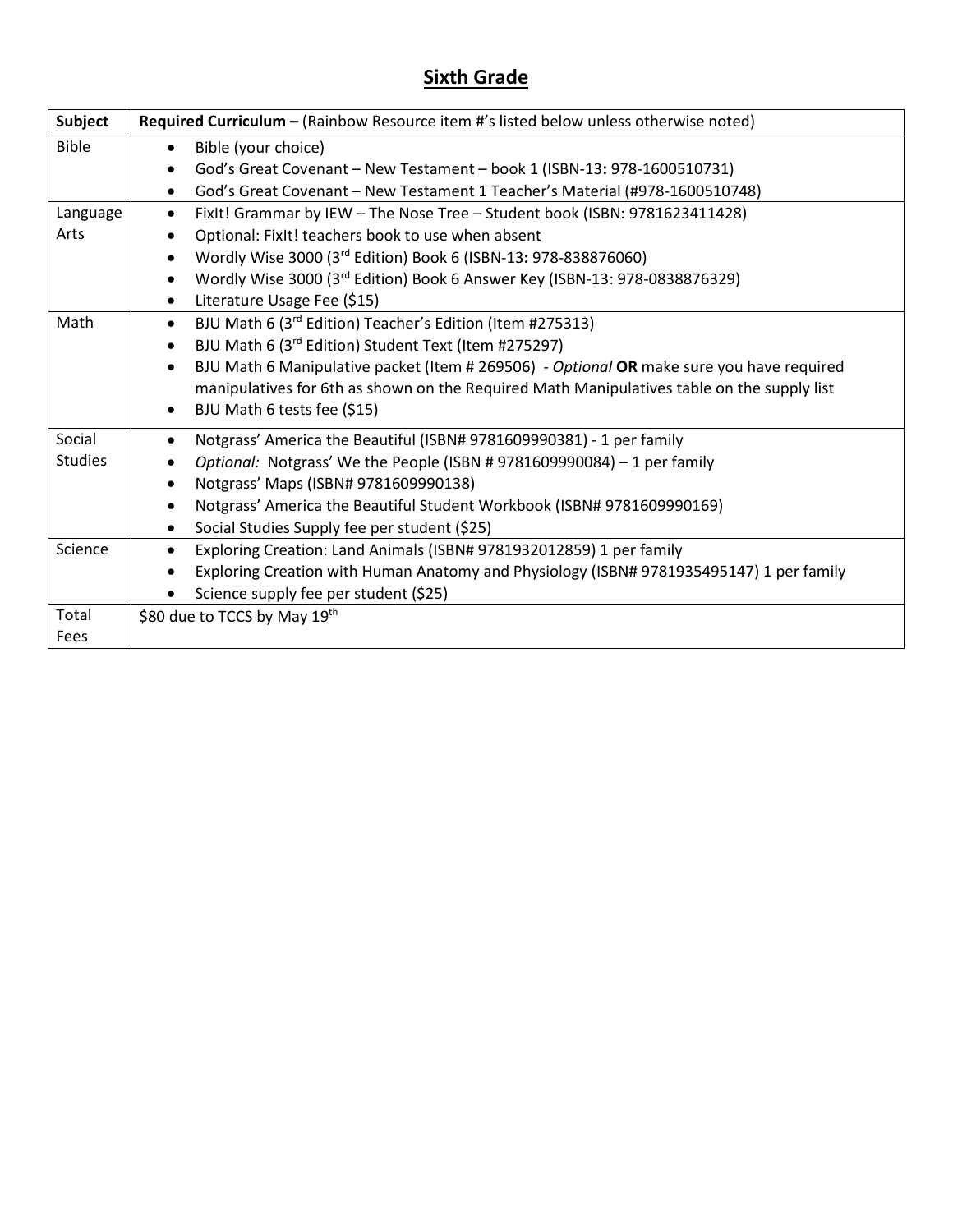### **Seventh Grade**

| Subject        | Required Curriculum - (Rainbow Resource item #'s listed below unless otherwise noted)              |
|----------------|----------------------------------------------------------------------------------------------------|
| <b>Bible</b>   | Bible (your choice)                                                                                |
|                | Who am I? (ISBN # 9781935495086)                                                                   |
| Language       | FixIt! Grammar by IEW book 2- Robin Hood-Student book (ISBN: 9781623411435)<br>$\bullet$           |
| Arts           | Optional: Robin Hood Teachers Book for when students are absent (ISBN#978-1-62341-179-4)           |
|                | Wordly Wise 3000 (3rd Edition) Book 7 (ISBN-13: 978-0838876077)                                    |
|                | Wordly Wise 3000 (3rd edition) Book 7 Answer Key (ISBN-13: 9780838876336)<br>$\bullet$             |
|                | Literature Usage Fee (\$15)<br>$\bullet$                                                           |
| Math           | Fundamentals of Math (2 <sup>nd</sup> Edition) Teacher's Edition (Item #244228)<br>$\bullet$       |
|                | Fundamentals of Math (2 <sup>nd</sup> Edition) Student Text (Item # 218933)<br>$\bullet$           |
|                | BJU FUN Math tests fee (\$15)<br>$\bullet$                                                         |
| Social         | Notgrass' America the Beautiful (ISBN# 9781609990381) - 1 per family                               |
| <b>Studies</b> | Optional: Notgrass' We the People (ISBN # 9781609990084) - 1 per family                            |
|                | Notgrass' Maps (ISBN# 9781609990138)<br>$\bullet$                                                  |
|                | Notgrass' America the Beautiful Student Workbook (ISBN# 9781609990169)                             |
|                | Social Studies Supply fee per student (\$25)                                                       |
| Science        | Apologia General Science (3rd Edition) Text (ISBN 978-1-946506-27-6)<br>$\bullet$                  |
|                | Optional: General Science (3rd Edition) Solutions Manual Journal (ISBN 978-1932012-87-3) – parents |
|                | MUST take out the test answer key                                                                  |
|                | Science supply fee per student (\$25)                                                              |
| Total          | \$80 due to TCCS by May 19th                                                                       |
| Fees           |                                                                                                    |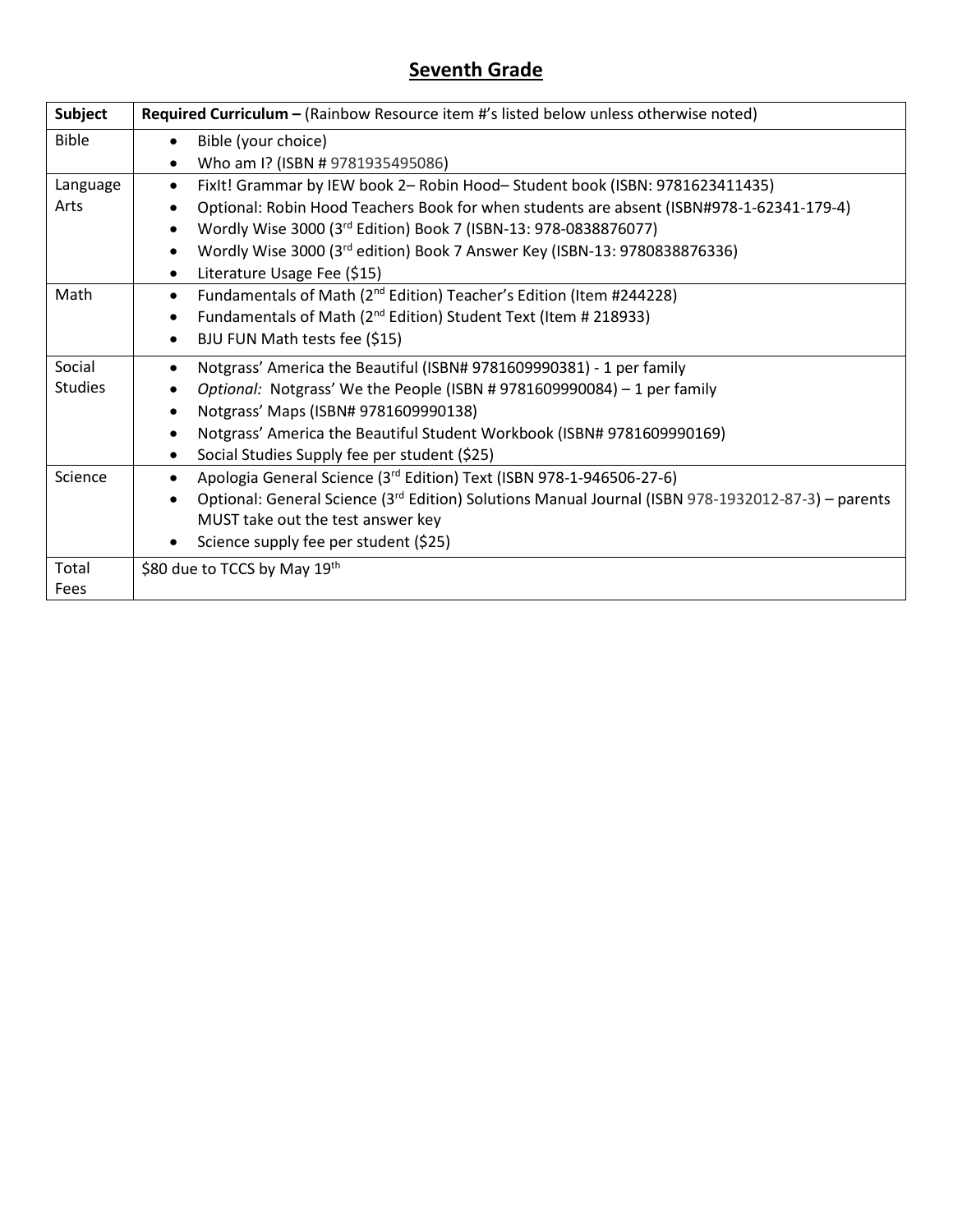### **Eighth Grade**

| <b>Subject</b>        | Required Curriculum - (Rainbow Resource item #'s listed below unless otherwise noted)                  |
|-----------------------|--------------------------------------------------------------------------------------------------------|
| <b>Bible</b>          | Bible (your choice)                                                                                    |
|                       | Who am I? (ISBN # 9781935495086)                                                                       |
| English               | Fix It! Book 3: Frog Prince, or Just Deserts (ISBN 9781623411756)                                      |
|                       | Fix It! Book 3: Frog Prince, or Just Deserts Teacher Manual (ISBN 9781623413668)                       |
|                       | Wordly Wise 3000 (3rd Edition) Book 8 (ISBN-13: 978-0838876084)                                        |
|                       | Wordly Wise 3000 (3rd Edition) Book 8 Answer Key (ISBN-13: 978-0838828526)                             |
|                       | Literature Usage Fee (\$15)                                                                            |
| Math                  | BJU Math Pre-Algebra (2 <sup>nd</sup> Edition) Teacher's Edition (Item #247460)<br>$\bullet$           |
|                       | BJU Math Pre-Algebra (2 <sup>nd</sup> Edition) Student Text (Item # 233114)                            |
|                       | BJU Pre-Algebra tests fee (\$15)                                                                       |
| <b>Social Studies</b> | Exploring World History by Notgrass - Student Books (Item# 037744)                                     |
| <b>HS CREDIT</b>      | Exploring World History by Notgrass - Student Review Pack (Item# 037745)                               |
| Science               | Apologia General Science (3rd Edition) Text (ISBN 978-1-946506-27-6)                                   |
|                       | Optional: General Science (3 <sup>rd</sup> Edition) Solutions Manual Journal (ISBN 978-1932012-87-3) - |
|                       | parents MUST take out the test answer key                                                              |
|                       | Science supply fee per student (\$25)                                                                  |
| Elective              | Physical Education Uniform - (\$20)                                                                    |
| <b>HS CREDIT</b>      |                                                                                                        |
| <b>Total Fees</b>     | \$75 due to TCCS by May 20 <sup>th</sup>                                                               |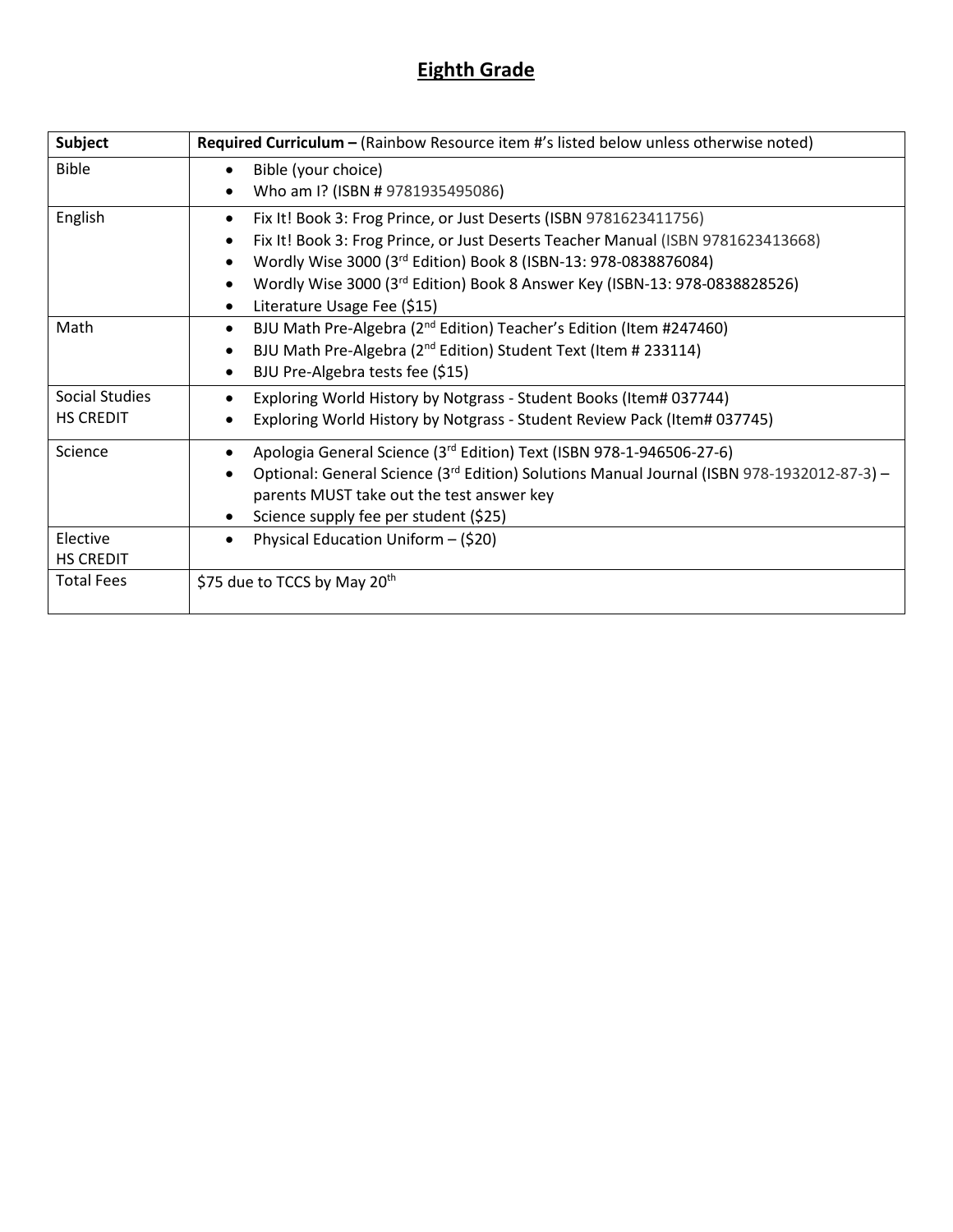## **Ninth Grade**

| Subject        | Required Curriculum - (Rainbow Resource item #'s listed below unless otherwise noted)                               |
|----------------|---------------------------------------------------------------------------------------------------------------------|
| <b>Bible</b>   | <b>TBD</b><br>$\bullet$                                                                                             |
| English 1      | Fix It! Book 4: Little Mermaid (ISBN: 9781623411763)<br>$\bullet$                                                   |
|                | Wordly Wise 3000 (3rd Edition) Book 9 (Item #053668; ISBN#9780838876091)<br>$\bullet$                               |
|                | Wordly Wise 3000 (3rd Edition) Book 9 Answer Key (Item #054843; ISBN#9780838876350)<br>$\bullet$                    |
|                | Literature Fee (\$15)<br>$\bullet$                                                                                  |
| Math           | BJU Algebra 1 (3rd edition) Student text (ISBN 9781606820452)<br>$\bullet$                                          |
|                | BJU Algebra 1 (3rd edition) Teachers Edition (ISBN 9781606820469)<br>$\bullet$                                      |
|                | BJU Algebra tests fee (\$15)<br>$\bullet$                                                                           |
| Social         | Exploring World History by Notgrass - Student Books (Item# 037744)<br>$\bullet$                                     |
| <b>Studies</b> | Exploring World History by Notgrass - Student Review Pack (Item# 037745)                                            |
| Science        | Apologia Exploring Creation with Biology (3rd Edition) (ISBN 978-1-946506-45-0)<br>$\bullet$                        |
|                | Apologia Exploring Creation with Biology Student Notebook (3rd Edition) (ISBN 9781946506481)<br>$\bullet$           |
|                | Optional: Apologia Exploring Creation with Biology (3rd Edition) Solutions Manual (ISBN 9781946506467)<br>$\bullet$ |
|                | for use by parent ONLY in helping students with assignments                                                         |
|                | Biology supply fee (\$25)<br>$\bullet$                                                                              |
| Elective       | Physical Education Uniform - (\$20)<br>$\bullet$                                                                    |
|                | Elective TBD<br>$\bullet$                                                                                           |
|                | Electives Supply fee (\$30)                                                                                         |
| Total          | \$105 due to TCCS by May 19th                                                                                       |
| Fees           |                                                                                                                     |

## **Tenth Grade**

| <b>Subject</b>    | Required Curriculum - (Rainbow Resource item #'s listed below unless otherwise noted)                              |
|-------------------|--------------------------------------------------------------------------------------------------------------------|
| <b>Bible</b>      | <b>TBD</b>                                                                                                         |
| English 2         | Wordly Wise 3000 (3rd Edition) Book 10 (Item #053665; ISBN# 9780838876107)                                         |
|                   | Wordly Wise 3000 (3rd Edition) Book 10 Answer Key (Item#054840; ISBN# 9780838876367)                               |
|                   | Literature Fee (\$15)                                                                                              |
| Math              | Discovering Geometry Student Edition (ISBN 9781465255020)<br>٠                                                     |
| Social            | Exploring Government by Notgrass - Student Books (Item# 073543)                                                    |
| <b>Studies</b>    | Exploring Government by Notgrass - Student Review Pack (Item# 045082)                                              |
|                   | Exploring Economics by Notgrass - Student Books (Item# 073542)                                                     |
|                   | Exploring Economics by Notgrass - Student Review Pack (Item# 016491)                                               |
| Science           | Apologia Exploring Creation with Biology (3 <sup>rd</sup> Edition) (ISBN 978-1-946506-45-0)                        |
|                   | Apologia Exploring Creation with Biology Student Notebook (3rd Edition) (ISBN 9781946506481)                       |
|                   | Optional: Apologia Exploring Creation with Biology (3 <sup>rd</sup> Edition) Solutions Manual (ISBN 9781946506467) |
|                   | for use by parent ONLY in helping students with assignments                                                        |
|                   | Biology supply fee (\$25)                                                                                          |
| Elective          | Spanish II Curriculum provided by TCCS                                                                             |
|                   | Spanish II fee for books and materials - (\$35)                                                                    |
|                   |                                                                                                                    |
| <b>Total Fees</b> | \$75 due to TCCS by May 19th                                                                                       |